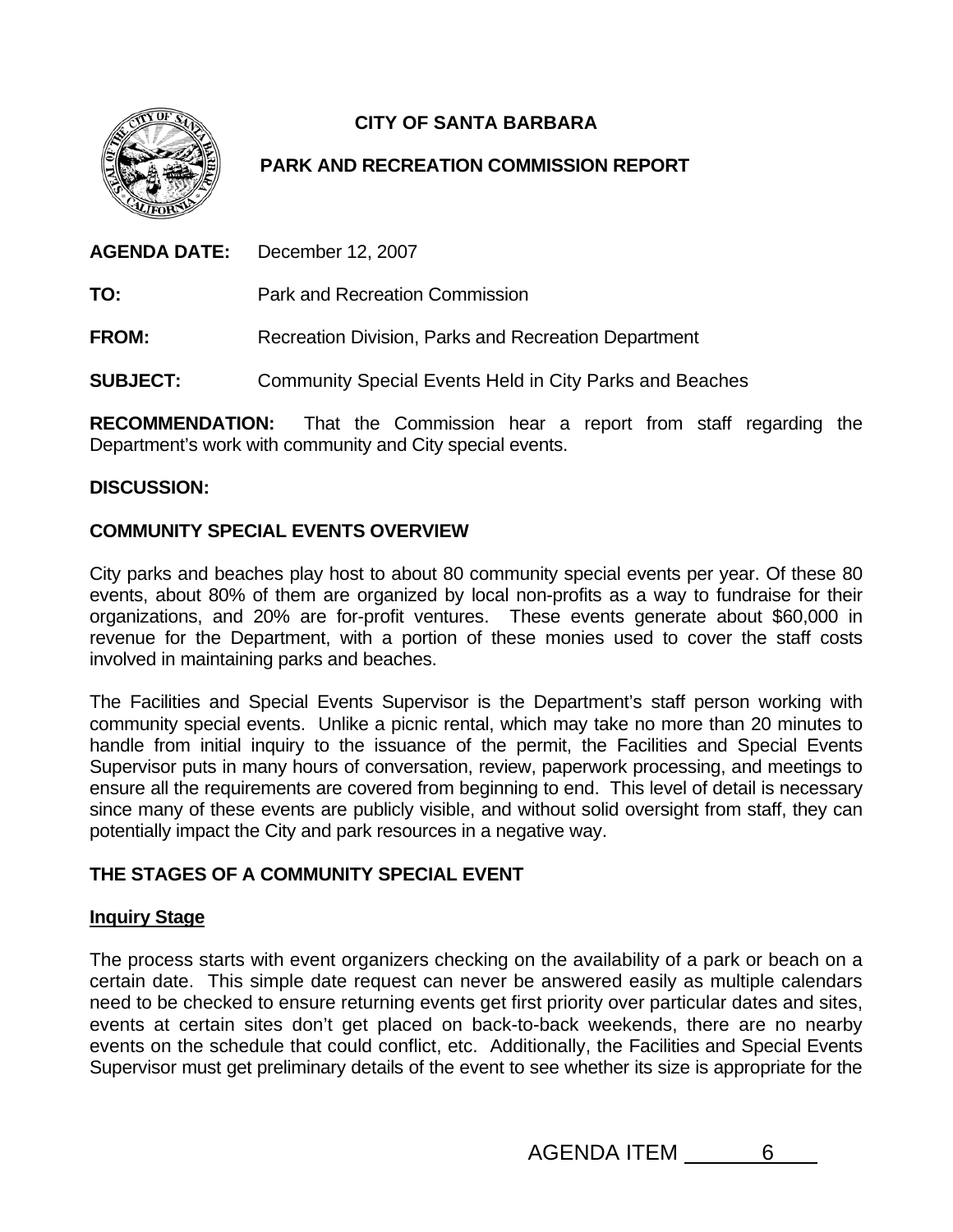Park and Recreation Commission Report Community Special Events Held in City Parks and Beaches December 12, 2007 Page 2

site, whether the event itself is appropriate for the site, whether there are restrictions on what they plan to do at the site, and whether the site has amenities needed by the event.

Once it is determined that the date and site will work, organizers are sent to the City's website to download a Special Events Guide and Application. This comprehensive document describes the permitting process and provides information, rules and regulations required of community special events. This website page, guide, and application are updated by the Facilities and Special Events Supervisor when needed.

#### **Application Stage**

Once the application is received, the Facilities and Special Events Supervisor reviews it to get a mental picture of the size and scope of the event since fees are based on these criteria. In addition, the group's previous application and folder are reviewed to see what the prior issues were in order to correct them for the current event. Confirmation paperwork is then generated, listing fees, deadlines, conditions, permit requirements and pre-event meeting dates and times. This step can take about an hour or more to complete.

#### **Pre-Event Stage**

Since many events submit their application more than six - eight months prior to their event before all details are finalized, questions for the Facilities and Special Events Supervisor continually come up during this period as new elements are added to an event or initial ideas are developed. Sometimes the Supervisor must consult with others in the Department for answers within their area of expertise, but the Supervisor always functions as the primary contact for the organizers. At least one pre-event meeting is scheduled with the organizer one month prior to the event. Other City staff from Police, Fire, Public Works, and Waterfront Parking attend this meeting in order to go over the final site maps of the event, reiterate rules and regulations, discuss what is still needed and clear up last minute questions, and approve or deny last minute changes.

#### **Setup, Event and Breakdown Stage**

This stage involves the set-up and breakdown of the event and the actual event itself. If an event occurs on the weekends, park monitors are given permit details and conditions in order to provide department oversight during this stage. If an event occurs on the weekdays, it is the Facilities and Special Events Supervisor who handles this oversight task. Periodically visiting recurring events and new events allows for the initial "mental picture of the event" to be replaced with the real thing. Because issues and problems have been worked out prior to the event, few unexpected issues come up during at this stage.